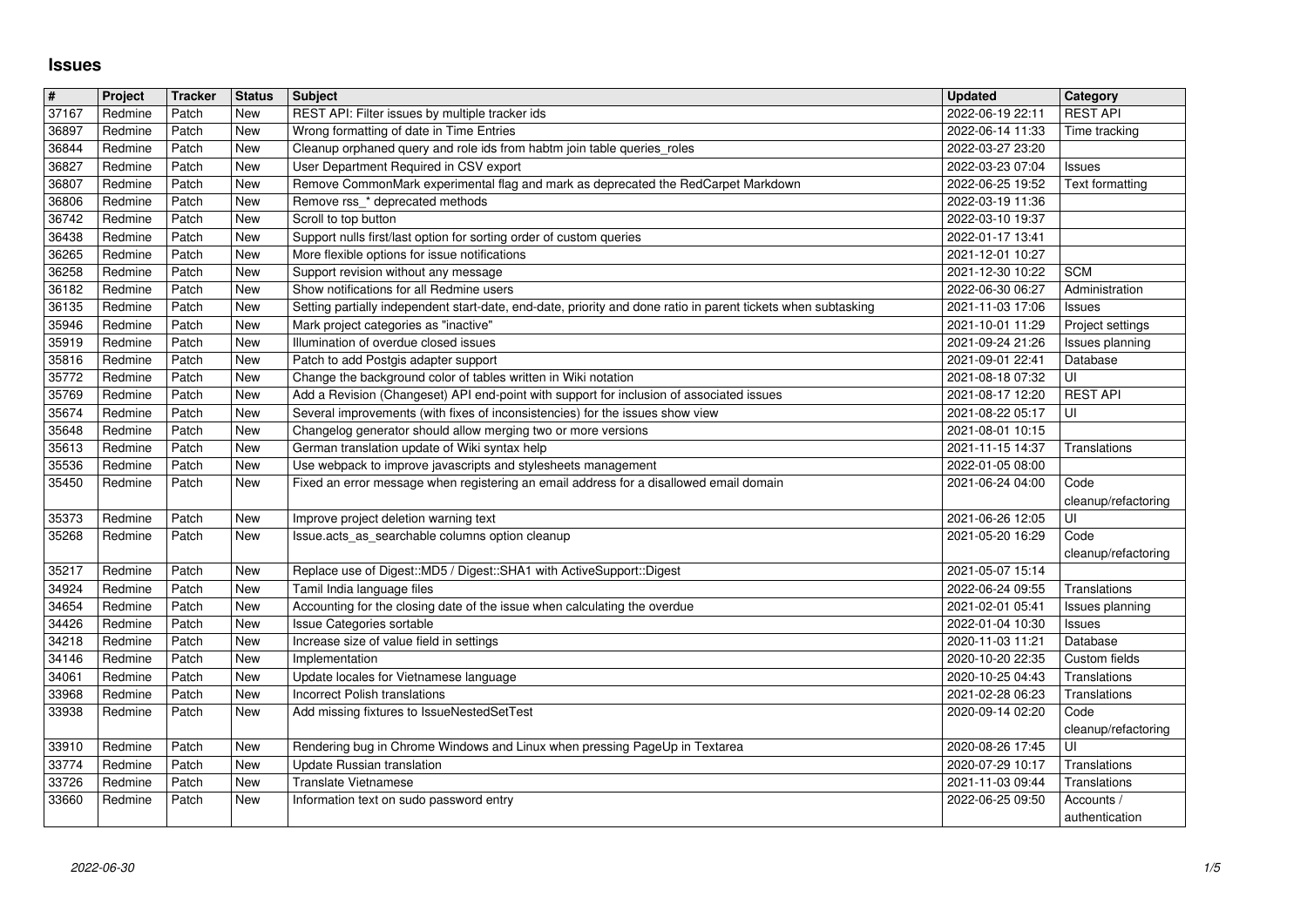| $\overline{\mathbf{H}}$ | Project            | <b>Tracker</b> | <b>Status</b> | <b>Subject</b>                                                                                                                                                                  | <b>Updated</b>                       | Category                       |
|-------------------------|--------------------|----------------|---------------|---------------------------------------------------------------------------------------------------------------------------------------------------------------------------------|--------------------------------------|--------------------------------|
| 33638<br>33554          | Redmine<br>Redmine | Patch<br>Patch | New<br>New    | Default value for Welcome text setting<br>Fix by date weekly filter query to use Setting start_of_week                                                                          | 2020-06-22 15:11<br>2020-11-30 07:13 | UI<br>Issues filter            |
| 33457                   | Redmine            | Patch          | New           | Croatian translations for v4.1.1                                                                                                                                                | 2020-05-16 23:38                     | Translations                   |
| 33440<br>33431          | Redmine<br>Redmine | Patch<br>Patch | New<br>New    | Emails not being processed because of<br>Better performance for Time entries without issue and activity filters                                                                 | 2021-04-30 15:58<br>2020-05-12 16:24 | Email receiving<br>Performance |
| 33413                   | Redmine            | Patch          | New           | Complete Hungarian/magyar hu.yml for Redmine 4.1.1                                                                                                                              | 2020-05-07 16:09                     | Translations                   |
| 33211<br>33118          | Redmine<br>Redmine | Patch<br>Patch | New<br>New    | Include block columns (ex: Description, Last notes) in CSV export when option "All columns" is selected<br>Detect plain diffs in e-mail submitted issues and map to attachments | 2021-03-28 19:53<br>2020-09-13 05:08 |                                |
| 33117                   | Redmine            | Patch          | New           | Redirect to users_path instead of edit_user_path in order to avoid confusion                                                                                                    | 2020-06-15 11:04                     | Email receiving<br>Accounts /  |
|                         |                    |                |               |                                                                                                                                                                                 |                                      | authentication                 |
| 33074<br>32961          | Redmine<br>Redmine | Patch<br>Patch | New<br>New    | Korean translation update for 4.1-stable<br>Make group names clickable in permissions report                                                                                    | 2020-03-10 14:07<br>2020-02-07 03:24 | Translations<br>Administration |
| 32951                   | Redmine            | Patch          | New           | Issue Statuses sortable by name and position                                                                                                                                    | 2020-02-05 00:49                     | Administration                 |
| 32847<br>32747          | Redmine<br>Redmine | Patch<br>Patch | New<br>New    | Ability to add custom css classes to body tag<br>Fix wrong translation for "time entries" in redmine 4.1.0                                                                      | 2020-02-11 16:14<br>2020-01-11 15:11 | Plugin API<br>Translations     |
| 32548                   | Redmine            | Patch          | New           | Add new hook in projects/settings/_issues.html.erb for custom fields                                                                                                            | 2019-12-05 05:57                     | Hook requests                  |
| 32523                   | Redmine            | Patch          | New           | Improve javascript performances on query edition                                                                                                                                | 2019-12-12 13:05                     | Performance                    |
| 32522<br>32461          | Redmine<br>Redmine | Patch<br>Patch | New<br>New    | Add Project.find_by_name to target_project<br>Allow Redmine: My Page to be overriden in plugins                                                                                 | 2019-11-29 14:06<br>2019-11-15 00:48 | Email receiving<br>My page     |
| 32435                   | Redmine            | Patch          | New           | The "Apply" button translation to Russian                                                                                                                                       | 2020-07-28 06:28                     | Translations                   |
| 32405<br>32381          | Redmine<br>Redmine | Patch<br>Patch | New<br>New    | Updating sq translation<br>Wiki preview : manage dynamic content                                                                                                                | 2022-01-06 14:38<br>2019-10-31 18:04 | Translations<br>Wiki           |
| 32370                   | Redmine            | Patch          | New           | Action menu on issues details should not flip with the history order                                                                                                            | 2019-12-22 17:35                     | UI                             |
| 32296                   | Redmine            | Patch          | New           | Ignore rubocop offense                                                                                                                                                          | 2021-10-28 05:55                     | Code                           |
| 32166                   | Redmine            | Patch          | New           | Rounded corners on table.gantt-table                                                                                                                                            | 2019-10-03 14:45                     | cleanup/refactoring<br>UI      |
| 32163                   | Redmine            | Patch          | New           | Update locales for Vietnamese                                                                                                                                                   | 2019-10-06 04:13                     | Translations                   |
| 32162<br>32155          | Redmine<br>Redmine | Patch<br>Patch | New<br>New    | Improved progress bars for issues and versions<br>Fix the overflow problems in project jump                                                                                     | 2019-09-28 13:41<br>2019-09-26 18:12 | UI<br>UI                       |
| 32142                   | Redmine            | Patch          | New           | Send notification when a user is created via LDAP on-the-fly user creation                                                                                                      | 2019-09-26 02:39                     | Email notifications            |
| 32132<br>32115          | Redmine<br>Redmine | Patch<br>Patch | New<br>New    | Replace gantt primitives with CSS generated vector primitives<br>Move search bar and project selector to the top bar                                                            | 2019-09-26 06:55<br>2019-09-23 05:52 | UI<br>UI                       |
| 32114                   | Redmine            | Patch          | New           | Give project list cards the same background like grid cells in many other views                                                                                                 | 2019-09-23 01:35                     | UI                             |
| 32109                   | Redmine            | Patch          | New           | Obey sub-task sharing settings on new issue creation                                                                                                                            | 2021-11-24 23:37                     | Issues                         |
| 32106<br>32105          | Redmine<br>Redmine | Patch<br>Patch | New<br>New    | Slightly restyled ajax loading indicator<br>Context menu to match the rest of the flyout styling                                                                                | 2019-09-27 17:19<br>2019-09-26 17:25 | UI<br>UI                       |
| 32100                   | Redmine            | Patch          | New           | Fixed and added roundiness to the "plus" (+) flyout menu and it's child elements                                                                                                | 2019-09-26 17:31                     | UI                             |
| 32099<br>32021          | Redmine<br>Redmine | Patch<br>Patch | New<br>New    | Fix inconsistent gap sizes on My page<br>Give project description, homepage and custom fields an own box too                                                                    | 2019-09-23 06:21<br>2019-09-17 12:15 | UI<br>ΙUΙ                      |
| 32018                   | Redmine            | Patch          | New           | Visually consolidate project selector and the popup box with the projects                                                                                                       | 2019-09-04 19:16                     | UI                             |
| 32017                   | Redmine            | Patch          | New           | A much happier blue palette for the header (#header + #top-menu)                                                                                                                | 2019-09-06 21:03                     | UI                             |
| 32016<br>31987          | Redmine<br>Redmine | Patch<br>Patch | New<br>New    | Rounded coreners on roadmap's progress bar<br>Add rake task which synchronize all revisions in repositories related with all active projects                                    | 2019-10-06 11:04<br>2021-03-28 16:58 | UI<br><b>SCM</b>               |
|                         |                    |                |               |                                                                                                                                                                                 |                                      |                                |
|                         |                    |                |               |                                                                                                                                                                                 |                                      |                                |
|                         |                    |                |               |                                                                                                                                                                                 |                                      |                                |
|                         |                    |                |               |                                                                                                                                                                                 |                                      |                                |
|                         |                    |                |               |                                                                                                                                                                                 |                                      |                                |
|                         |                    |                |               |                                                                                                                                                                                 |                                      |                                |
|                         |                    |                |               |                                                                                                                                                                                 |                                      |                                |
|                         |                    |                |               |                                                                                                                                                                                 |                                      |                                |
|                         |                    |                |               |                                                                                                                                                                                 |                                      |                                |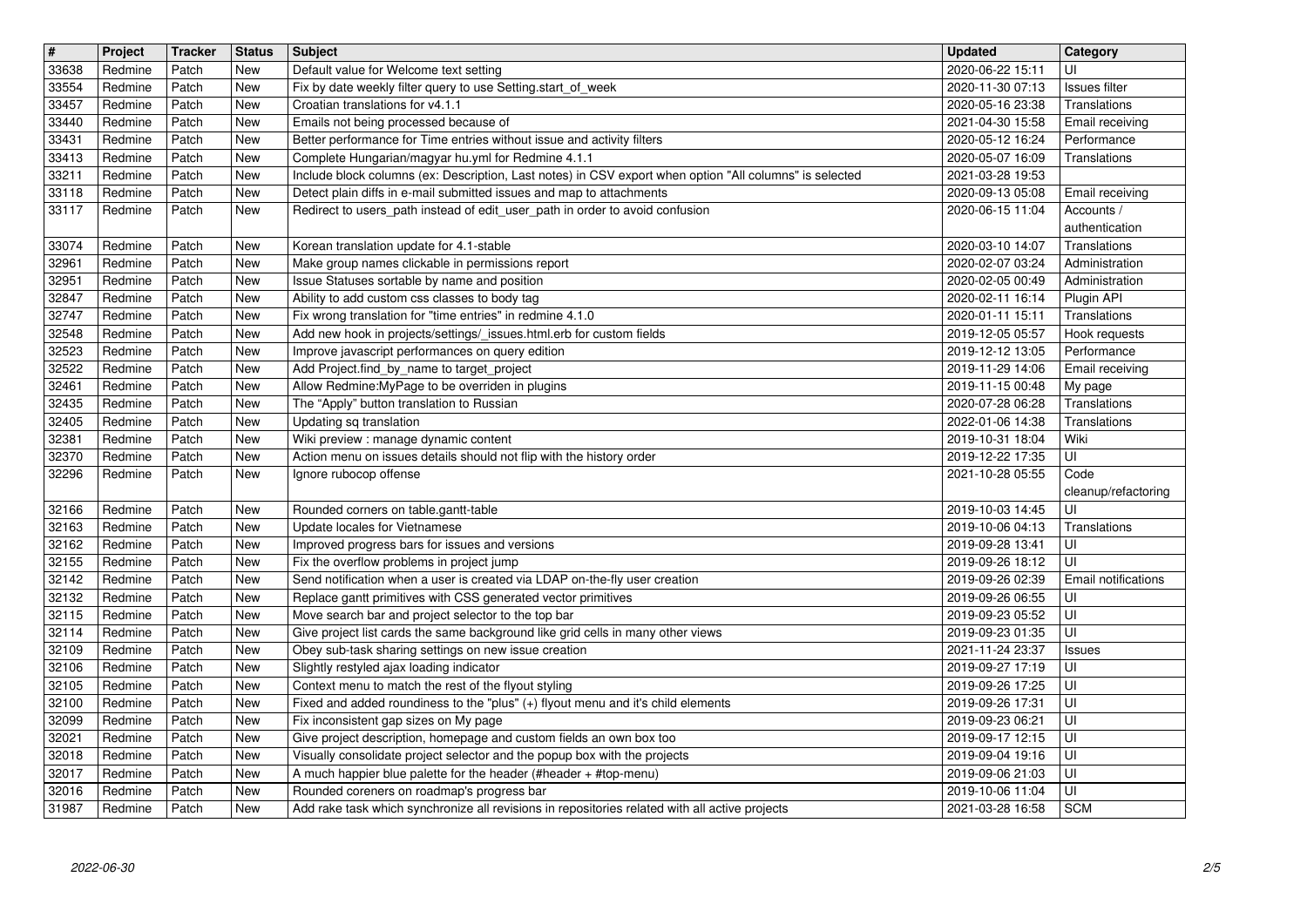| $\overline{\mathbf{H}}$ | Project            | <b>Tracker</b> | <b>Status</b> | <b>Subject</b>                                                                                                                                | <b>Updated</b>                       | Category                        |
|-------------------------|--------------------|----------------|---------------|-----------------------------------------------------------------------------------------------------------------------------------------------|--------------------------------------|---------------------------------|
| 31573<br>31505          | Redmine<br>Redmine | Patch<br>Patch | New<br>New    | Show each journal entry from issue history in a box<br>Mark edited journal notes as "Edited"                                                  | 2019-07-05 22:35<br>2022-03-18 19:44 | UI<br>Issues                    |
| 31385<br>31283          | Redmine<br>Redmine | Patch<br>Patch | New<br>New    | Formating toolbar : new color tools<br>Assign ticket comment by subaddress                                                                    | 2019-09-16 16:48<br>2019-04-30 17:36 | UI<br>Email receiving           |
| 31151                   | Redmine            | Patch          | New           | Add AppServer to Technical Information page                                                                                                   | 2019-04-05 14:49                     | Administration                  |
| 31079<br>31076          | Redmine<br>Redmine | Patch<br>Patch | New<br>New    | Clean up login form with placeholders<br>Issues CSV / PDF export via ActiveJob                                                                | 2019-04-02 11:37<br>2022-03-20 22:24 | UI<br>Issues                    |
| 30971                   | Redmine            | Patch          | New           | principals_options_for_select does not select user when user id is numeric                                                                    | 2019-03-06 11:59                     | Issues                          |
| 30919<br>30757          | Redmine<br>Redmine | Patch<br>Patch | New<br>New    | Group Issues Custom Fields - (Form like Issues)<br>LDAP Contextless login in Active Directory                                                 | 2021-08-24 12:33<br>2019-02-13 22:28 | Issues<br>Accounts /            |
|                         |                    |                |               |                                                                                                                                               |                                      | authentication                  |
| 30739<br>30730          | Redmine<br>Redmine | Patch<br>Patch | New<br>New    | Project Custom Fields configuration : split by tracker<br>[Revision view] Place link to add a related issue next to the heading               | 2019-12-10 19:02<br>2019-02-15 18:12 | Custom fields<br>UI             |
| 30451                   | Redmine            | Patch          | New           | Move #main-menu outside of the #header to follow directly after the #header insetad                                                           | 2019-01-23 23:23                     | UI                              |
| 30433<br>30262          | Redmine<br>Redmine | Patch<br>Patch | New<br>New    | Flash notices to behave like flash notices :)<br>Show 'Add filter' dropdown menu as button beneath the filters                                | 2019-01-29 10:52<br>2019-05-25 05:54 | UI<br>UI                        |
| 30167                   | Redmine            | Patch          | New           | Replace ajax-indicator with a waiting cursor                                                                                                  | 2018-12-09 23:23                     | UI                              |
| 30071<br>30026          | Redmine<br>Redmine | Patch<br>Patch | New<br>New    | Show parent projects when filtering in the project jump box<br>macros and textile at pdf export in custom field                               | 2019-06-20 18:43<br>2019-04-29 13:22 | UI<br>PDF export                |
| 29892<br>29885          | Redmine<br>Redmine | Patch<br>Patch | New<br>New    | API Query. Retrieve specified columns<br>Fix 403 error while adding new watchers when selected issues in context_menu from different projects | 2018-11-01 15:35<br>2018-12-30 06:11 | <b>REST API</b><br>Issues       |
| 29830                   | Redmine            | Patch          | New           | Issue CSV export options: checkboxes have no effect for columns activated in query                                                            | 2022-03-19 12:59                     | Issues                          |
| 29738<br>29692          | Redmine<br>Redmine | Patch<br>Patch | New<br>New    | Add last_updated_by feature in issues index api<br>Bosnian localization update                                                                | 2018-10-06 14:49<br>2019-04-06 09:05 | <b>REST API</b><br>Translations |
| 29649                   | Redmine            | Patch          | New           | Rake task to export wiki to HTML/PDF                                                                                                          | 2022-06-02 15:25                     | Wiki                            |
| 29594<br>29424          | Redmine<br>Redmine | Patch<br>Patch | New<br>New    | Add view hook to insert content between issue details associated changeset section<br>Convert migration file from 4.2 to 5.2                  | 2018-10-11 01:25<br>2018-08-22 13:44 | Hook requests<br>Database       |
| 29263                   | Redmine            | Patch          | New           | Move issue attributes to their own section in issue page                                                                                      | 2019-06-20 18:22                     | UI                              |
| 29245<br>29216          | Redmine<br>Redmine | Patch<br>Patch | New<br>New    | Gender neutralized child/parent adjectives for some latin languages<br>Replace the searchbox label in the header with a placeholder           | 2018-07-25 22:12<br>2019-10-03 14:29 | 118n<br>UI                      |
| 29185                   | Redmine            | Patch          | New           | Add my_page to the application menu                                                                                                           | 2018-07-05 18:03                     | UI                              |
| 29184<br>29171          | Redmine<br>Redmine | Patch<br>Patch | New<br>New    | Add home to the application menu<br>Add missing index to custom_values                                                                        | 2020-12-09 18:32<br>2018-07-04 14:42 | UI<br>Performance               |
| 29045                   | Redmine            | Patch          | New           | Change Japanese translation for Tracker                                                                                                       | 2018-12-18 17:06                     | Translations                    |
| 28861<br>28771          | Redmine<br>Redmine | Patch<br>Patch | New<br>New    | Add a date item to the context menu<br>Allow adding multiple entities when performing multiple searches in modals                             | 2020-02-19 08:39<br>2018-05-22 06:28 | UI<br>UI                        |
| 28618                   | Redmine            | Patch          | New           | Datepicker is called incorrectly                                                                                                              | 2018-07-01 06:31                     | Calendar                        |
| 28509<br>28243          | Redmine<br>Redmine | Patch<br>Patch | New<br>New    | hu.yml for Redmine 3.4<br>Consistent interface for Principal.member_of and not_member_of                                                      | 2019-01-23 05:03<br>2018-02-25 20:46 | Translations                    |
| 28025<br>27917          | Redmine<br>Redmine | Patch<br>Patch | New<br>New    | Access project jump box with hotkey<br>Use Ruby 2.4.3 on the CI server                                                                        | 2019-11-20 14:27<br>2018-01-09 05:47 | UI<br>Website                   |
|                         |                    |                |               |                                                                                                                                               |                                      | (redmine.org)                   |
| 27678                   | Redmine            | Patch          | New           | Make "Check all / Uncheck all" link noticeable                                                                                                | 2017-12-25 10:51                     | UI                              |
|                         |                    |                |               |                                                                                                                                               |                                      |                                 |
|                         |                    |                |               |                                                                                                                                               |                                      |                                 |
|                         |                    |                |               |                                                                                                                                               |                                      |                                 |
|                         |                    |                |               |                                                                                                                                               |                                      |                                 |
|                         |                    |                |               |                                                                                                                                               |                                      |                                 |
|                         |                    |                |               |                                                                                                                                               |                                      |                                 |
|                         |                    |                |               |                                                                                                                                               |                                      |                                 |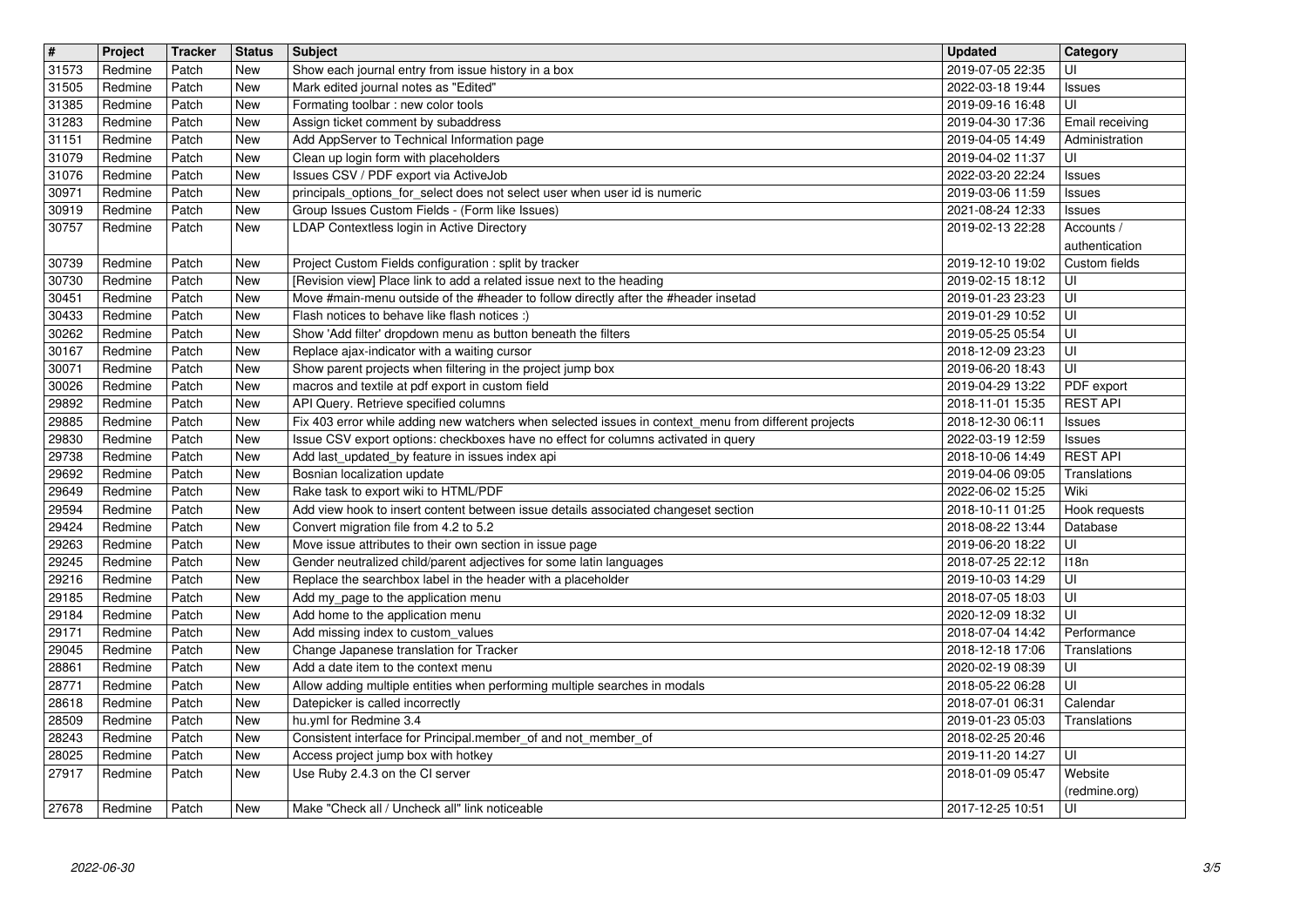| $\overline{\mathbf{H}}$ | Project            | <b>Tracker</b> | <b>Status</b> | <b>Subject</b>                                                                                                                                         | <b>Updated</b>                       | <b>Category</b>                      |
|-------------------------|--------------------|----------------|---------------|--------------------------------------------------------------------------------------------------------------------------------------------------------|--------------------------------------|--------------------------------------|
| 27589<br>27559          | Redmine<br>Redmine | Patch<br>Patch | New<br>New    | Request for a hook under the project members list (Project / Settings / Members tab)<br>Default branch should be always first in the graph             | 2017-11-20 12:51<br>2017-12-18 04:50 | Hook requests<br><b>SCM</b>          |
| 27510                   | Redmine            | Patch          | New           | Groups active method                                                                                                                                   | 2017-12-10 11:29                     | Groups                               |
| 27346<br>27212          | Redmine<br>Redmine | Patch<br>Patch | New<br>New    | Use the new pagination style for the calendars view<br>When deleting the projects category, its name should be represented in the confirmation dialog. | 2019-05-08 07:08<br>2017-10-17 13:28 | Calendar<br>Project settings         |
| 26819                   | Redmine            | Patch          | New           | Create related issue button                                                                                                                            | 2017-09-01 15:46                     | <b>Issues</b>                        |
| 26714                   | Redmine            | Patch          | New           | pluck instead of map in issue_query                                                                                                                    | 2021-03-12 09:38                     | Code<br>cleanup/refactoring          |
| 26685                   | Redmine            | Patch          | New           | Check of child classes of all levels is added for Redmine::SubclassFactory::ClassMethods                                                               | 2017-08-14 17:01                     |                                      |
| 26439<br>26104          | Redmine<br>Redmine | Patch<br>Patch | New<br>New    | Plugin load order defined by plugin checks<br>Quick jump to issue only if searching for issues                                                         | 2018-12-19 14:40<br>2021-06-03 00:12 | Plugin API<br>Search engine          |
| 26030                   | Redmine            | Patch          | New           | Like issues and news comments, want to specify the display order of the forum's reply.                                                                 | 2022-03-21 21:08                     | Forums                               |
| 25570                   | Redmine            | Patch          | New           | unchecked use of params[:query]                                                                                                                        | 2018-03-07 08:50                     | Code<br>cleanup/refactoring          |
| 25261                   | Redmine            | Patch          | New           | Patch for bug with call_hook in mail handler                                                                                                           | 2017-04-02 06:19                     | Hook requests                        |
| 25154<br>25139          | Redmine<br>Redmine | Patch<br>Patch | New<br>New    | Allow non-administrator users to copy certain projects<br>Project link on issues list, now redirects to project specific issues                        | 2019-06-22 01:04<br>2017-02-22 21:53 | Projects<br>UI                       |
| 25068                   | Redmine            | Patch          | New           | Versions show page summary moved to sidebar                                                                                                            | 2017-02-15 12:55                     | UI                                   |
| 25066<br>24939          | Redmine<br>Redmine | Patch<br>Patch | New<br>New    | Sort order with null placement (NULLS FIRST, NULLS LAST)<br>Changing plugin loading order                                                              | 2017-11-17 09:37<br>2017-09-19 00:54 | Issues filter<br>Plugin API          |
| 24827                   | Redmine            | Patch          | New           | Project roadmap each version now wrapped with "box" class                                                                                              | 2018-04-05 07:54                     | UI                                   |
| 24623<br>24446          | Redmine<br>Redmine | Patch<br>Patch | New<br>New    | Implements CRUD permissions and restrictions to issue attachments<br>Call 'view_issues_timelog_form_bottom' hook                                       | 2022-06-14 19:35<br>2016-11-24 11:24 | Attachments<br>Hook requests         |
| 24435                   | Redmine            | Patch          | New           | Add `view_account_contextual` and `view_account_list_buttons` hooks                                                                                    | 2016-11-23 15:25                     | Hook requests                        |
| 24434<br>24323          | Redmine<br>Redmine | Patch<br>Patch | New<br>New    | Link Redmine Issues to Mercurial Branch name<br>Improve exceptions handling                                                                            | 2016-11-23 05:37<br>2016-11-11 11:06 | <b>SCM</b><br><b>REST API</b>        |
| 24072                   | Redmine            | Patch          | New           | Added formatting for email notifications                                                                                                               | 2016-10-15 06:28                     | Email notifications                  |
| 23980<br>23954          | Redmine<br>Redmine | Patch<br>Patch | New<br>New    | Replace images with icon fonts<br>Shows the date of the last activity on Projects administration.                                                      | 2022-03-21 22:37<br>2022-03-20 23:35 | UI<br>Projects                       |
| 23946                   | Redmine            | Patch          | New           | News appearance with box class                                                                                                                         | 2016-11-07 15:20                     | UI                                   |
| 23546<br>23498          | Redmine            | Patch<br>Patch | New<br>New    | Issue visibility "watched by, created by or assigned to" for roles                                                                                     | 2022-02-01 17:22                     | Issues permissions                   |
| 23417                   | Redmine<br>Redmine | Patch          | New           | Add plugin view hook for wiki context menu<br>Make the ID column configurable in the issues listing like the other columns                             | 2016-08-27 06:39<br>2021-07-08 01:26 | Hook requests<br>Issues filter       |
| 23378                   | Redmine            | Patch          | New           | Speedup Project Settings with many members                                                                                                             | 2016-08-18 06:37                     | Performance                          |
| 23328<br>22798          | Redmine<br>Redmine | Patch<br>Patch | New<br>New    | Improve Update/Create issue speed<br>fetching of Git changesets sometimes fails due to non existant revisions in prev_db_heads                         | 2016-08-22 02:49<br>2016-06-14 02:37 | Performance<br><b>SCM</b>            |
| 22291                   | Redmine            | Patch          | New           | Link Category in the issue page to all open issues from that project with the same category                                                            | 2018-08-21 23:42                     | Issues                               |
| 21493<br>21378          | Redmine<br>Redmine | Patch<br>Patch | New<br>New    | Tweak colors of default theme<br>Include Documents in Projects API                                                                                     | 2022-03-18 19:43<br>2016-01-31 10:37 | UI<br><b>REST API</b>                |
| 21257                   | Redmine            | Patch          | New           | Use PDF icon for "Also available in PDF"                                                                                                               | 2015-11-24 01:46                     | UI                                   |
| 21101<br>21057          | Redmine<br>Redmine | Patch<br>Patch | New<br>New    | Add go-to action schema<br>Update and extend Gantt module wiki documentation                                                                           | 2017-06-01 19:00<br>2015-10-24 06:52 | Email notifications<br>Documentation |
| 21055                   | Redmine            | Patch          | New           | Add Authentication mode filter in the Users admin page                                                                                                 | 2016-08-31 11:34                     | Administration                       |
|                         |                    |                |               |                                                                                                                                                        |                                      |                                      |
|                         |                    |                |               |                                                                                                                                                        |                                      |                                      |
|                         |                    |                |               |                                                                                                                                                        |                                      |                                      |
|                         |                    |                |               |                                                                                                                                                        |                                      |                                      |
|                         |                    |                |               |                                                                                                                                                        |                                      |                                      |
|                         |                    |                |               |                                                                                                                                                        |                                      |                                      |
|                         |                    |                |               |                                                                                                                                                        |                                      |                                      |
|                         |                    |                |               |                                                                                                                                                        |                                      |                                      |